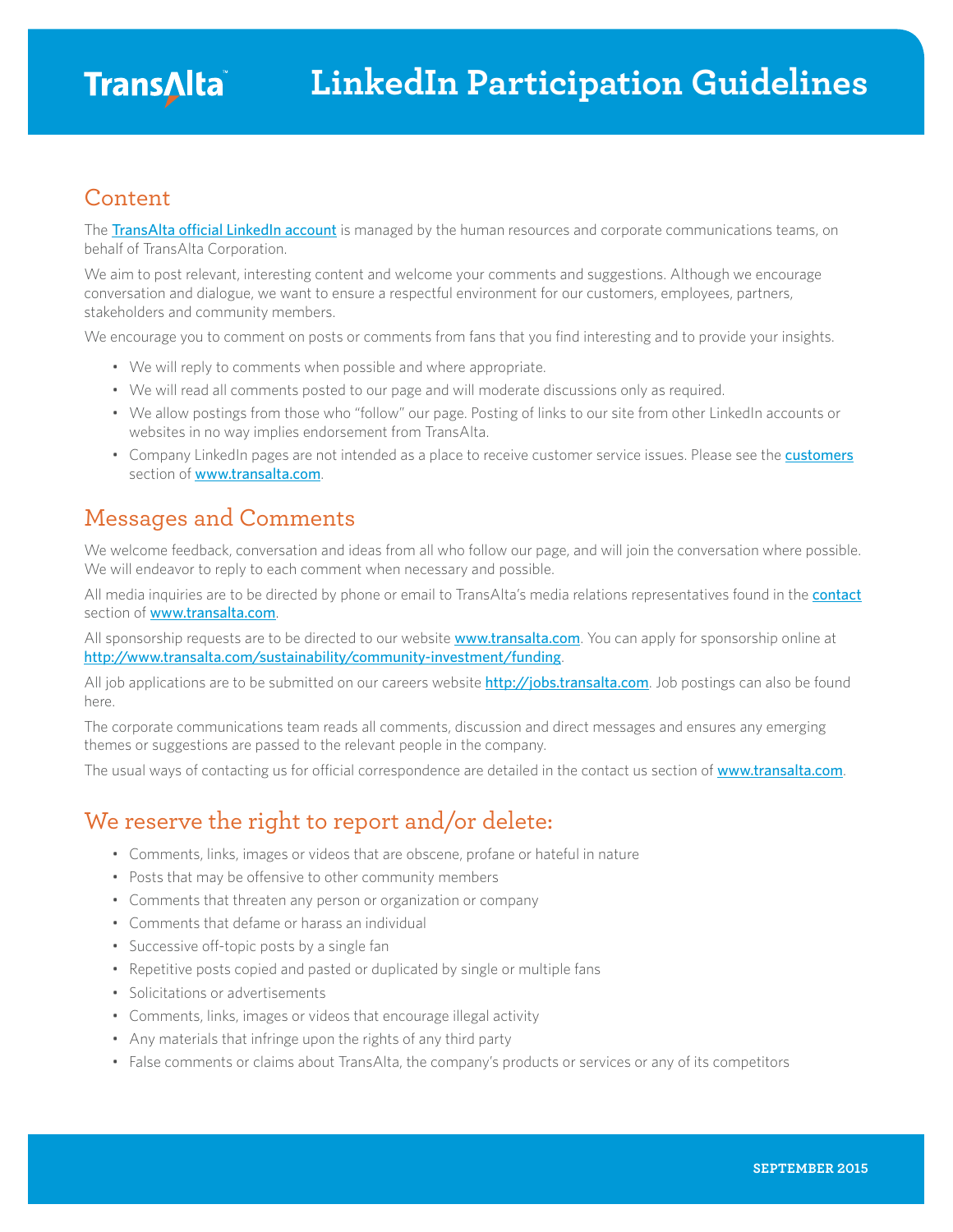# We reserve the right to block:

• Members who continuously violate the above points

# Community Responsibilities and Terms of Use

By being a member of our LinkedIn community, you understand and agree that:

Your use of the site, including any content you submit, will comply with all applicable laws (including but not limited to laws governing competition, trade, false advertising and export control) and these Terms of Use.

- You will not impersonate any other person or submit content on behalf of any other person or entity.
- You will not submit content in exchange for payment or consideration received from any third party. You will not collect information about other Site users without their consent.
- You will treat other Site users with respect.
- You will not submit any content that:
	- a. Infringes on the intellectual property rights or other rights of any person or entity;
	- b. Intentionally interferes with the site's operation; Violates any person's privacy or publicity rights or breaches any duty of confidentiality that you owe to anyone or provides any non-public information about TransAlta Corporation, its company subsidiaries, or any other company or person without authorization;
	- c. Is harassing, defamatory, abusive, pornographic, obscene or otherwise objectionable (in our sole judgment);
	- d. Contains or installs any viruses, worms, bugs, Trojan horses or other code, files or programs designed to, or capable of, disrupting, damaging or limiting the functionality of any software or hardware; or
	- e. Contains false or deceptive language, unsubstantiated or comparative claims regarding our or another's company, third party advertising, spam, chain letters, or any other solicitation, including solicitation of lawsuits. Links that connect to commercial websites will not be considered unauthorized solicitations unless the link or the website content appears to be intended as a means of solicitation or part of an "affiliate" program as determined by TransAlta Corporation in its sole discretion.

# Disclosure of Material Information

TransAlta will not discuss material information that is not already publicly disclosed. TransAlta does not discriminate among recipients of public information. TransAlta will provide the same public information that has been provided to financial analysts or portfolio managers to shareholders, individual investors, reporters or others.

### Legal Notices, Copyright and Privacy

TransAlta is a publicly-traded company, operating in a regulated industry. Therefore, comments pertaining to any ongoing legal matters or regulatory issues specific to TransAlta will not be posted. Information about our policies concerning content ownership and privacy as well as our responsibility for the accuracy of comments posted on this site can be found in the company's [Code of Conduct](http://www.transalta.com/about-us/governance/corporate-code-conduct) section of our website, [www.transalta.com](http://www.transalta.com).

#### Ethics Helpline

To help our employees, vendors, clients and members of the general public assess these issues and address their concerns; TransAlta has launched a confidential *[ethics helpline](http://www.transalta.com/utility/ethics-helpline)*. It can be used to report suspected violations or raise concerns about anything you believe to be contrary to TransAlta policy or the company's **[Code of Conduct](http://www.transalta.com/about-us/governance/corporate-code-conduct)**. For more information, visit: <http://www.transalta.com/utility/ethics-helpline>.